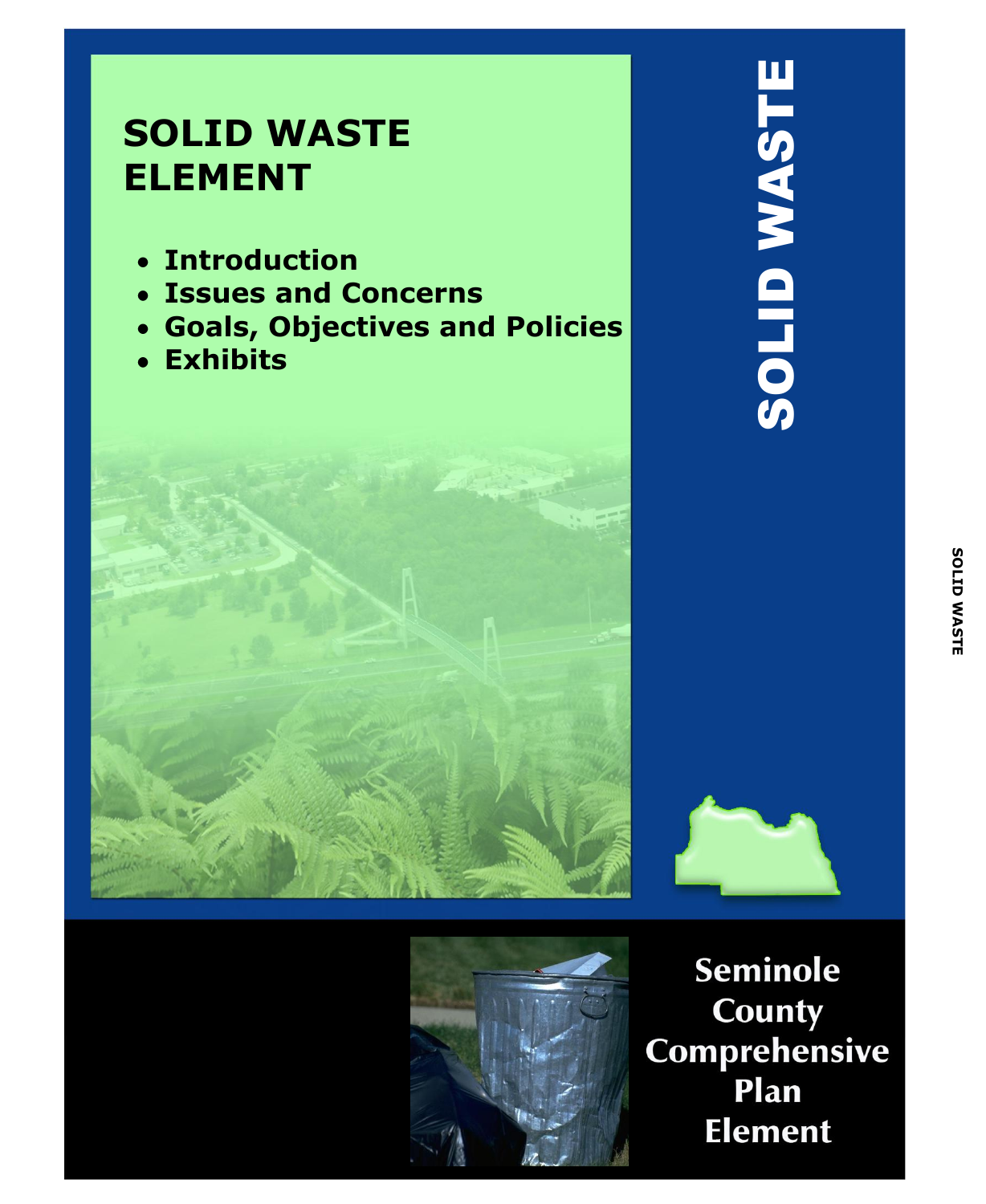

# **SOLID WASTE ELEMENT INTRODUCTION**

# **Element Overview**

A Plan Element that addresses Solid Waste is a requirement of State law. The purpose of the Solid Waste Element is to identify the policies that govern the provision of Solid Waste Services to the citizens of Seminole County. As of 2008, County operates two solid waste facilities – the Osceola Road Landfill (landfill) and the Central Transfer Station (transfer station). The landfill is located in the northeastern corner of the County and provides disposal and recycling facilities serving the entire County, both unincorporated and municipal. The transfer station, located at the center of the County's urban area, provides a point from which to move the majority of the County's solid waste to the landfill or other contracted waste management and recycling facilities. As of 2006, the landfill and the transfer station are projected to meet the County's needs beyond the 2025 planning horizon, based on current regulations, disposal techniques, and operational policies.

# **Element Assessment**

Three sets of issues have been identified for this Element, which are: waste recycling and reduction issues; health and safety issues; and level of service and operational issues. Overall, the Element's only goal and supporting objectives and policies have been successful in the following ways:

Font size below

- A The County has met and continues to meet all State mandated waste stream separation and reduction requirements applicable to municipal solid waste disposal in the Class I landfills. Recyclable wastes and construction/demolition debris continue to be diverted from the landfill by special processing performed at the transfer station or adjacent to the landfill and then disposed of or reused as appropriate and in accordance with any applicable regulations *(Objectives SOL 1 and SOL 3)*;
- B The previously State mandated minimum of a 30% diversion of the waste stream from the landfill has now been redefined as a goal to be achieved. Diversion operations already in existence prior to the change have been continued at nearly the same level, significantly extending the life of the landfill *(Objective SOL 1)*;
- C The County replaced its separation and recycling operation (cans, bottle, paper, etc.) offsite contract operations resulting in a significant reduction in cost while improving revenue due to the volume processing done by the contractor *(Objective SOL 1)*;
- D The County continues to sponsor a Household Hazardous Waste Program. Amnesty Days have been expanded to include all days during regular business hours. Additional disposal programs include electronic goods, sharps, tires and used oil. Additionally, the County operates a small business hazardous waste disposal program for Conditionally Exempt Small Quantity Generators *(Objective SOL 2)*;
- E The County has been and continues to be in compliance with regulatory requirements to perform daily covering of the exposed disposal area at the landfill with dirt and mulch. This activity is designed to reduce/eliminate aerial disease vectors (flies, etc.) and reduce the opportunity for animal feeding (in particular birds and pigs) to further limit disease transmission *(Objective SOL 2)*;
- F A litter and nuisance control program continues to be successfully operated through the County's Code Enforcement Board *(Objective SOL 2)*;

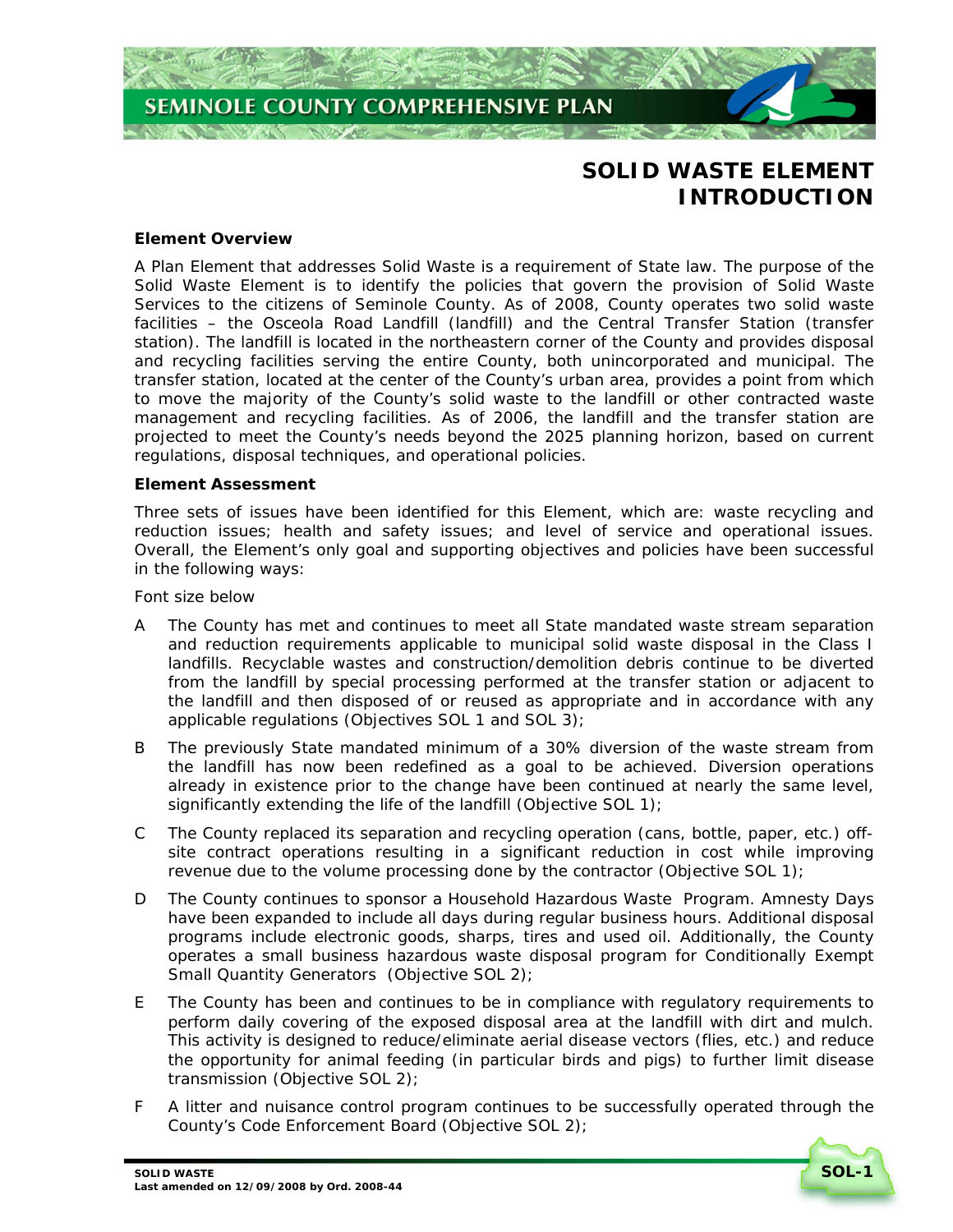

- G The County is developing a separate citizen's area at the Central Transfer Station for household and small business drop-off. This will improve safety and provide a minor capacity increase on the private hauler side of the facility *(Objective SOL 2)*;
- H Currently eighty percent (80%) of all the solid waste handled by the County is delivered to the Central Transfer Station. The other 20% is delivered directly to Seminole County's Landfill where recyclable construction materials are separated out for separate processing, as are white goods and landscaping debris. The Transfer Station is operating at 63% of daily capacity while annual landfill disposal is consuming the remaining space at a current rate of 1.5% per year *(Objectives SOL 3 and SOL 4)*;
- I Adopted level of service (LOS) disposal rates are being met. As noted in *Policy SOL 3.1 Level of Service Standard*, the LOS standards for waste disposal shall be recalculated with each scheduled Comprehensive Plan EAR. New LOS levels, if necessary, will be adopted as one of the EAR recommended amendments. *(Objective SOL 3)* or as part of an annual Capital Improvements Element Update (CIE). The LOS levels were updated with the 2007 Annual CIE Update on 12/11/2007;
- J Landfill operations are expected to continue in the foreseeable future given the purchase of property adjacent to the landfill as conservation land which will reduce any threat of closure from creeping urbanization, and the construction of a slurry wall containment design which has been found compliant by the State *(Objective SOL 3)*;
- K Neither of the County's two solid waste facilities is projected to be deficient within a 20 year planning horizon and no capacity increases are planned at this time. The positioning of the Transfer Station in the center of the County and landfill operational techniques and regulations have ensured maximal use of these facilities *(Objective SOL 4)*; and
- L On December 1, 2007, the County initiated a gas-to-energy program at the landfill. This permitted facility captures gas produced from the landfill mass and processes it for sale.

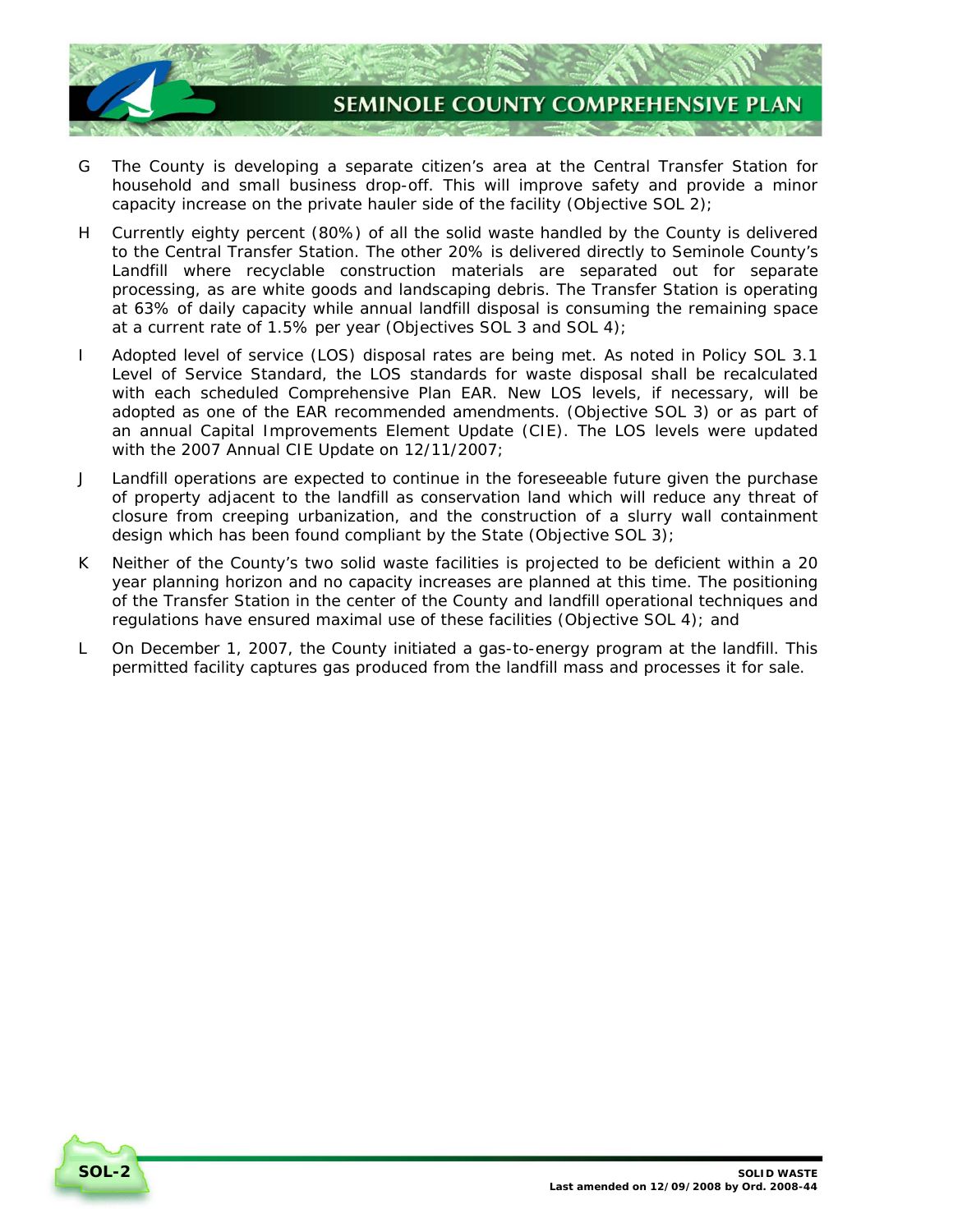

# **SOLID WASTE ELEMENT ISSUES AND CONCERNS**

# **WASTE RECYCLING AND REDUCTION ISSUES**

#### **Issue SOL 1 Solid Waste Management Act – Waste Reduction**

The Florida Solid Waste Management Act originally required that landfilling of municipal solid waste be reduced by 30% by December 31, 1994. In 1994, the County attained the mandated goal of a 30% reduction in waste disposed in the landfill area through various programs of recycling waste materials. Since that time, a 30% reduction of disposal in the landfill has been set as a goal to be achieved but is no longer mandated [Chapter 403.706, Florida Statutes, Paragraph (4)(a)]*.* The Osceola Road Landfill is a Class 1 landfill and can be considered one of the County's most valuable assets due both to its rural location and the monetary investment made by the County to meet the State's strict rules for construction, maintenance, operation and closure. Because such landfills are difficult to site and expensive to construct, it is to the County's advantage to limit disposal to waste which cannot either be recycled or disposed of in any other way. In the future, the County will continue its present recycling and work efforts.

# **Issue SOL 2 Solid Waste Management Act – Prohibited Materials**

The Solid Waste Management Act prohibits certain materials from being disposed of in Class I landfills. Five items have been specifically targeted to be excluded from permanent disposal at the landfill: yard waste, tires, white goods (major appliances), batteries, used oil, and oil based paints. The County has developed programs to either process these materials on site (yard waste chipping and composting area) or contracted for disposal by approved private firms using State mandated handling and disposal techniques.

#### **HEALTH AND SAFETY**

#### **Issue SOL 3 Household Hazardous Waste Disposal Program**

The County currently operates a household hazardous waste disposal program which adequately meets the needs of Seminole County and is expanding the program as necessary to continue to meet those needs.

#### **Issue SOL 4 Operation of Landfill and Collection System**

The County operates a landfill and mandatory collection system for the benefit of County residents as one of the fundamental public health actions which a jurisdiction can provide. The continued operation of an efficient, effective and cost responsible solid waste program is of great value to the citizens and should be continued.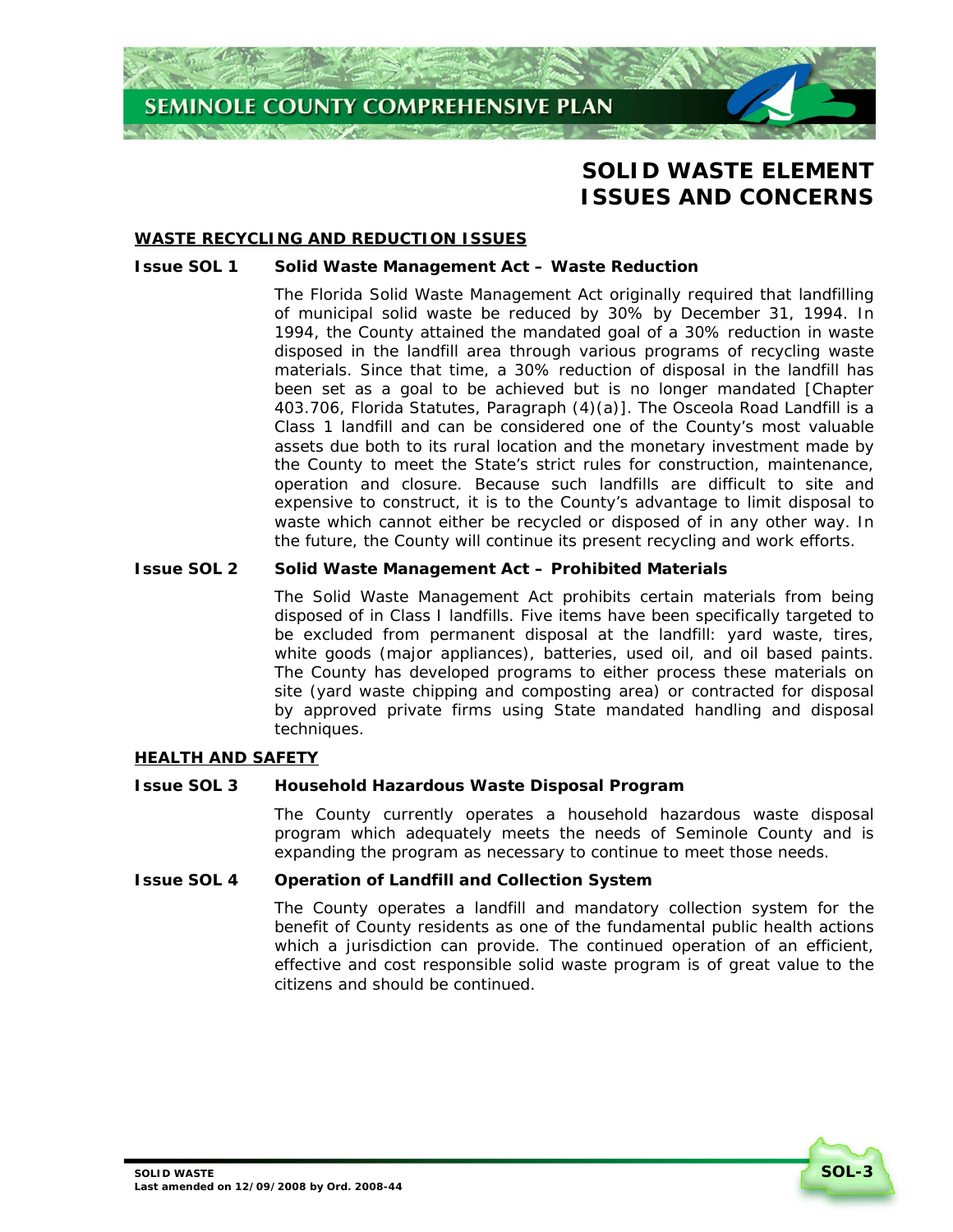

# **LEVEL OF SERVICE AND OPERATIONS ISSUES**

# **Issue SOL 5 Adopted Levels of Service**

The State requires that local jurisdictions assure that adopted levels of solid waste service be maintained concurrent with the demand for those services. The goals, objectives and policies section establishes a level of service (LOS) to be maintained for each facility. Also required is the planning for new facility capacity once projected available capacity drops below a set number of years. Given the amount of facility capacity available and the historically steady and projectable growth in disposal demand that takes place, it is felt that a yearly recalculation and adoption of the most current disposal rates is overly conservative. To make this process more efficient, the Level of Service standards set forth here and in the Capital Improvements Element of the Comprehensive Plan shall be in effect for the entire seven year period between Evaluation and Appraisal Reports. The next recalculation of Solid Waste LOS shall be done no later than 2013.

As demonstrated in the Capital Improvements Element and the support document to this element, the County currently has adequate facility capacity, existing and planned, to meet the service demands for both the current planning period through 2012 and for the future planning period through 2025.

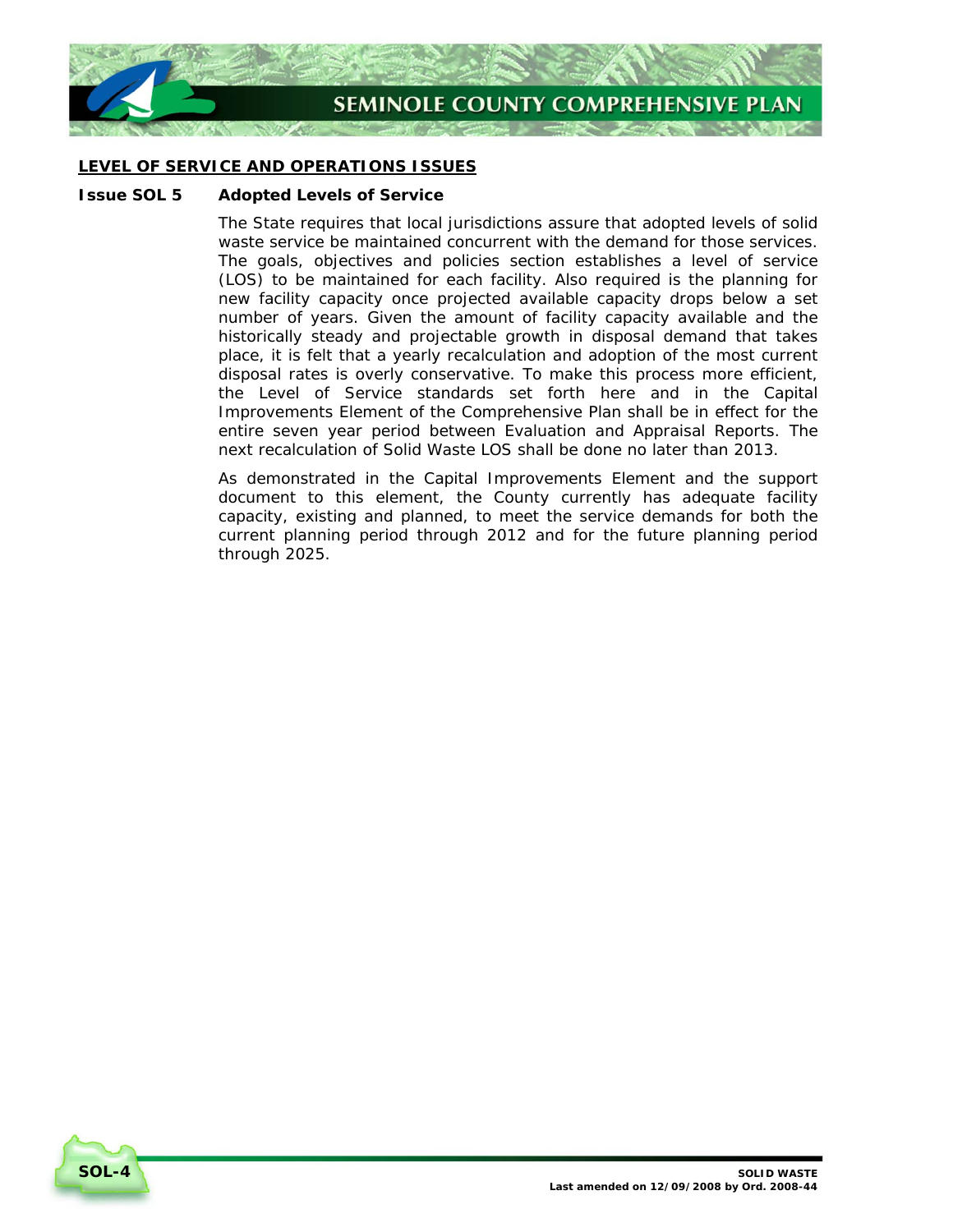

# **SOLID WASTE ELEMENT GOALS, OBJECTIVES AND POLICIES**

# **GOAL**

The County shall provide solid waste services for existing and future development needs in a cost effective, socially acceptable and environmentally sound manner that will prevent the spread of disease and the creation of nuisances, and protect the public health, safety and welfare.

The County shall continue to recycle and reduce the amount of solid waste disposed of by landfilling.

# **OBJECTIVE SOL 1 WASTE RECYCLING AND REDUCTION**

Although no longer mandated, the County shall continue to set as a goal the diversion of a minimum of 30% of the County's solid waste stream from disposal in the Osceola Road Landfill and meet solid waste recycling and separation goals as mandated by the Solid Waste Management Act. The Department of Environmental Protection's formula for the measurement of the reduction of municipal solid waste shall be used.

# **Policy SOL 1.1 Recycling Program**

The County shall set as a goal a minimum 30% reduction in the amount of solid waste disposed of at the County's Class I landfill. Actions which shall be taken include, but are not limited to the following:

- A Continue to operate a Countywide recycling program.
- B Continue the Countywide residential recycling program and further develop such program through mechanisms such as implementation of materials recycling facilities or contracting for recycling processing. The program will at minimum continue to include newspaper, glass, aluminum, ferrous metals and plastic.
- C Periodically review relevant technologies for best management practices and assess the potential for use in the County's recycling program.

#### **Policy SOL 1.2 Special Wastes**

The County requires the separate collection and delivery for disposal or recycling of the following special wastes:

- A Yard waste The County operates and maintains a yardwaste processing program at the Osceola Road Landfill, adjacent but separate from the permitted Class I disposal area.
- B White goods The County shall continue to operate a temporary white goods storage area and dispose of white goods periodically by marketing them to a recycler.
- C Lead acid batteries The County shall continue the existing program of drop-off sites at the transfer station and the Landfill. The County shall continue battery pickup by local recyclers.

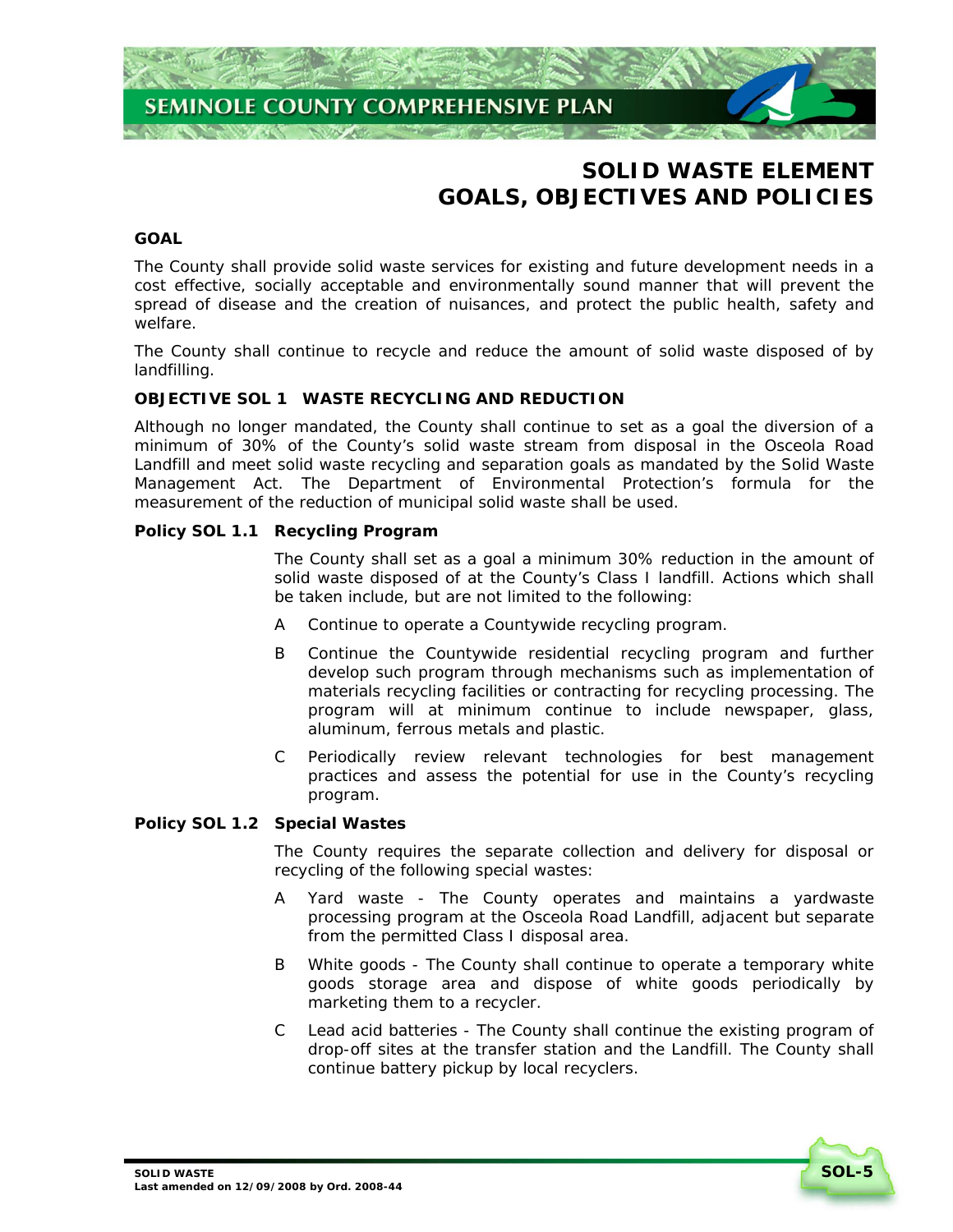

- D Household hazardous waste The County shall continue the existing program of Transfer Station and Landfill drop-off sites. Waste is disposed of by a contract hazardous waste management firm.
- E Waste motor oil The County shall continue the existing program of Transfer Station and Landfill drop-off sites and will maintain the network of drop-off sites (oil igloos) throughout the County.
- F Tires The County shall continue the existing program of contracting for tire disposal through appropriate off-site processors.

# **Policy SOL 1.3 Construction and Demolition Debris**

- A The County shall, in order to reduce the amount of construction and demolition debris disposed of at the Osceola Road Landfill, continue to:
	- 1 Operate a permitted construction and demolition recycling area outside of the Class I landfill area.
	- 2 Continue to recycle construction and demolition waste for use as landfill cover, road building material, etc.
- B The County shall continue to pursue the code enforcement process in order to deter the unlawful dumping of construction and demolition debris.

# **Policy SOL 1.4 Recyclable Materials Markets**

The County shall support programs and activities which develop or expand recyclable material markets. Actions taken shall include, but are not limited to, the following:

- A The County shall use the Intergovernmental Recycling Committee to identify and pursue other recyclable commodities such as telephone books, Christmas trees, etc., and to promote additional recycling efforts by the business community to increase the amount of waste recycled.
- B The Department of Environmental Services shall continue to identify and contact recycling processors and investigate the possibility of locating recycling operations in Seminole County and the Central Florida area.

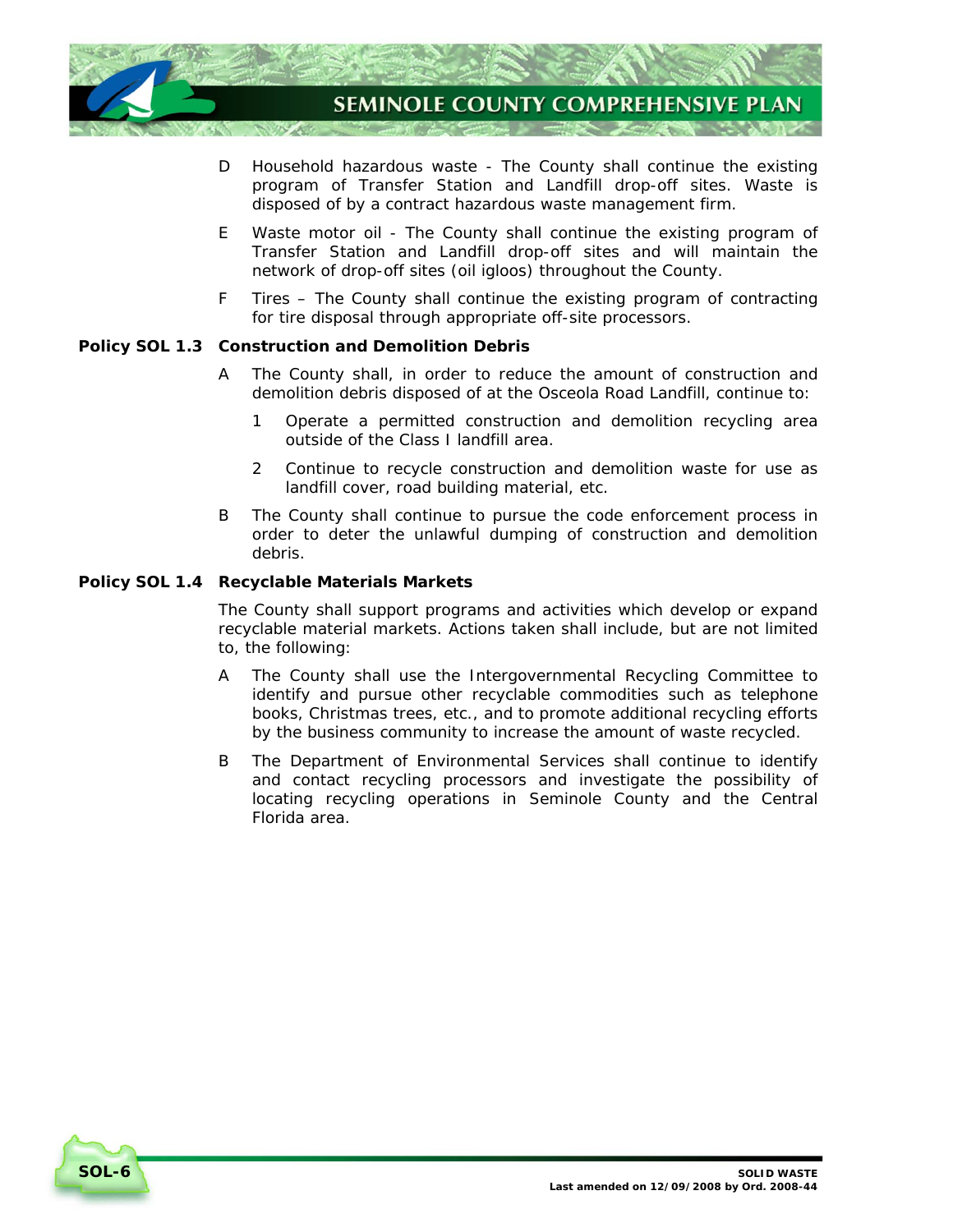

# **OBJECTIVE SOL 2 HEALTH AND SAFETY**

The County shall endeavor to protect County residents from diseases associated with solid waste, from nuisances caused by the improper disposal of waste materials and from improper disposal of hazardous waste by implementing the following policies.

# **Policy SOL 2.1 Household Hazardous Waste Program**

The County shall continue to sponsor the Household Hazardous Waste Program including the Amnesty Days program, operation of the existing Household Hazardous Waste Collection facilities at the Transfer Station and Landfill and the pickup and disposal of hazardous waste materials by hazardous waste management firms.

# **Policy SOL 2.2 Litter/Nuisance Control**

The County shall continue to enforce the Seminole County nuisance provisions through its Code Enforcement Board and other available remedies and shall promote anti-litter practices through the existing adopta-road program. The County shall cooperate with other jurisdictions and agencies on the detection and correction of nuisances through a Countywide litter committee comprised of Solid Waste, Potable Water, Department of Transportation, Library and Leisure Services and Administrative Services.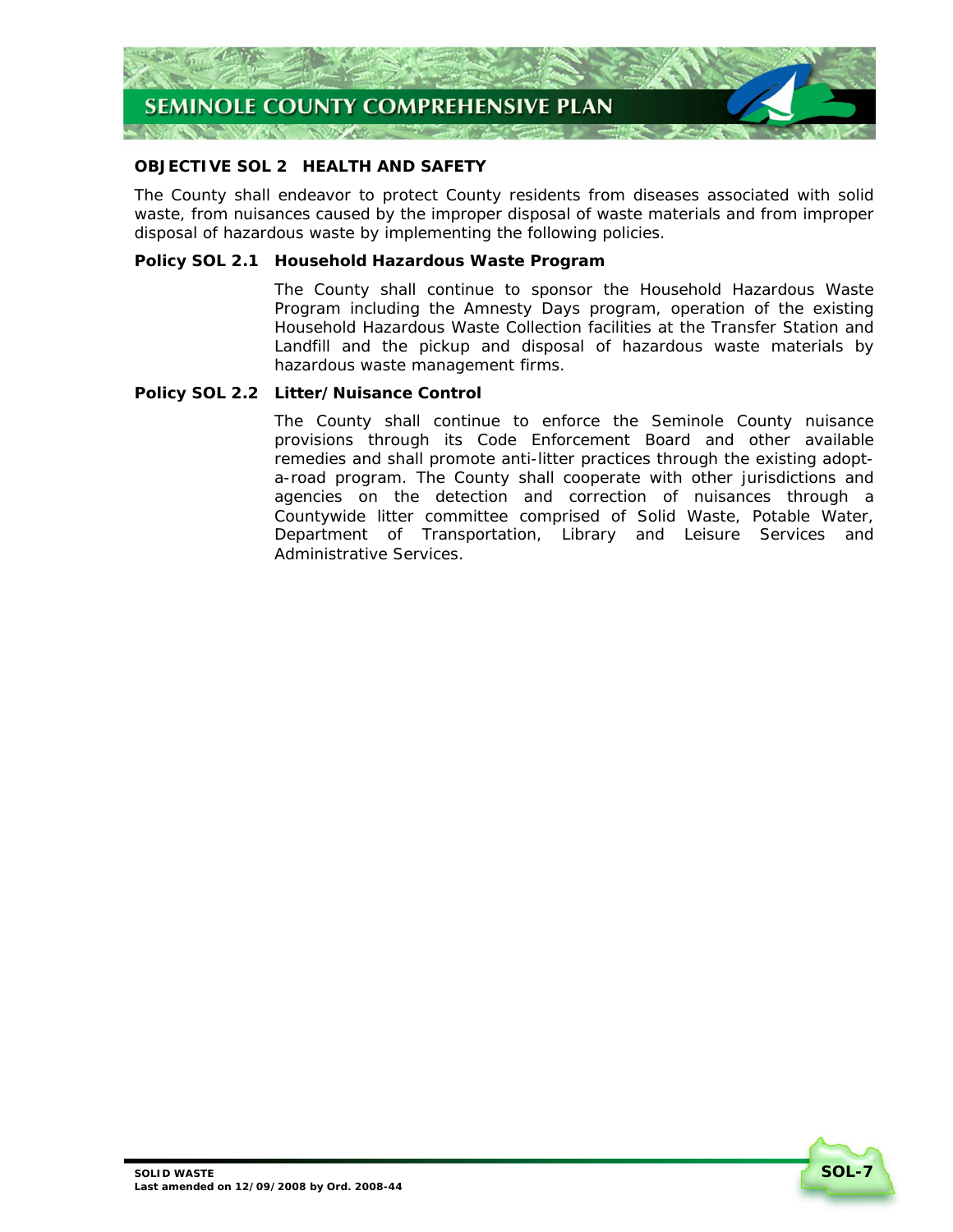

# **OBJECTIVE SOL 3 LEVEL OF SERVICE AND OPERATIONS**

The County shall provide solid waste facilities with sufficient capacity to process and dispose of present and projected future volumes of solid waste by establishing and maintaining a set level of service for each County solid waste facility.

# **Policy SOL 3.1 Level of Service Standard**

The County shall set and maintain adopted levels of service through the day-to-day activities of the Division of Solid Waste and the implementation of the Capital Improvements Element and the annual budget. County solid waste levels of service shall be as stated here and as stated in *Exhibit SOL: Capacity, Demand and Level Of Service*. The levels of service shall be recalculated and adopted as part of the amendments associated with each scheduled Comprehensive Plan Evaluation and Appraisal Report (EAR). A recalculation and adoption may also be done in conjunction with any update to the Capital Improvements Element.

As adopted by Ordinance 2007–46 on 12/11/2007 the following are the Solid Waste Levels of Service:

| <b>Facility Type</b>              | <b>Service</b><br>Area | Period of<br>time    | <b>Adopted Level of</b><br><b>Service</b> |
|-----------------------------------|------------------------|----------------------|-------------------------------------------|
| Osceola Road<br>Landfill          | Countywide             | 2007/08 -<br>2011/12 | 4.2 lbs/capita/day                        |
| <b>County Transfer</b><br>Station | Countywide             | 2007/08 -<br>2011/12 | 4.3 lbs/capita/day                        |

# **Policy SOL 3.2 Capacity Study Committee**

The County shall ensure that available capacity is sufficient to maintain the adopted levels of service for solid waste. The County shall appoint a study committee to begin the process of adding additional landfill capacity once the projected capacity drops below 20 years and of adding additional transfer station capacity once the projected capacity drops below 15 years.

# **Policy SOL 3.3 Central Transfer Station**

The County shall continue to operate and maintain a Central Transfer Station.

# **Policy SOL 3.4 Landfill Permit Requirements**

The County shall continue to comply with all Class I landfill permitting requirements including, but not limited to, the following:

- A The County shall continue to operate the water quality control system; and
- B The County shall continue the evaluation of methane co-generation periodically.

# **Policy SOL 3.5 Enterprise Operation**

The County shall continue to operate the Countywide solid waste program as an enterprise program by means of user fees, program oriented State funds, grants, etc., and not through the use of ad valorem taxes.

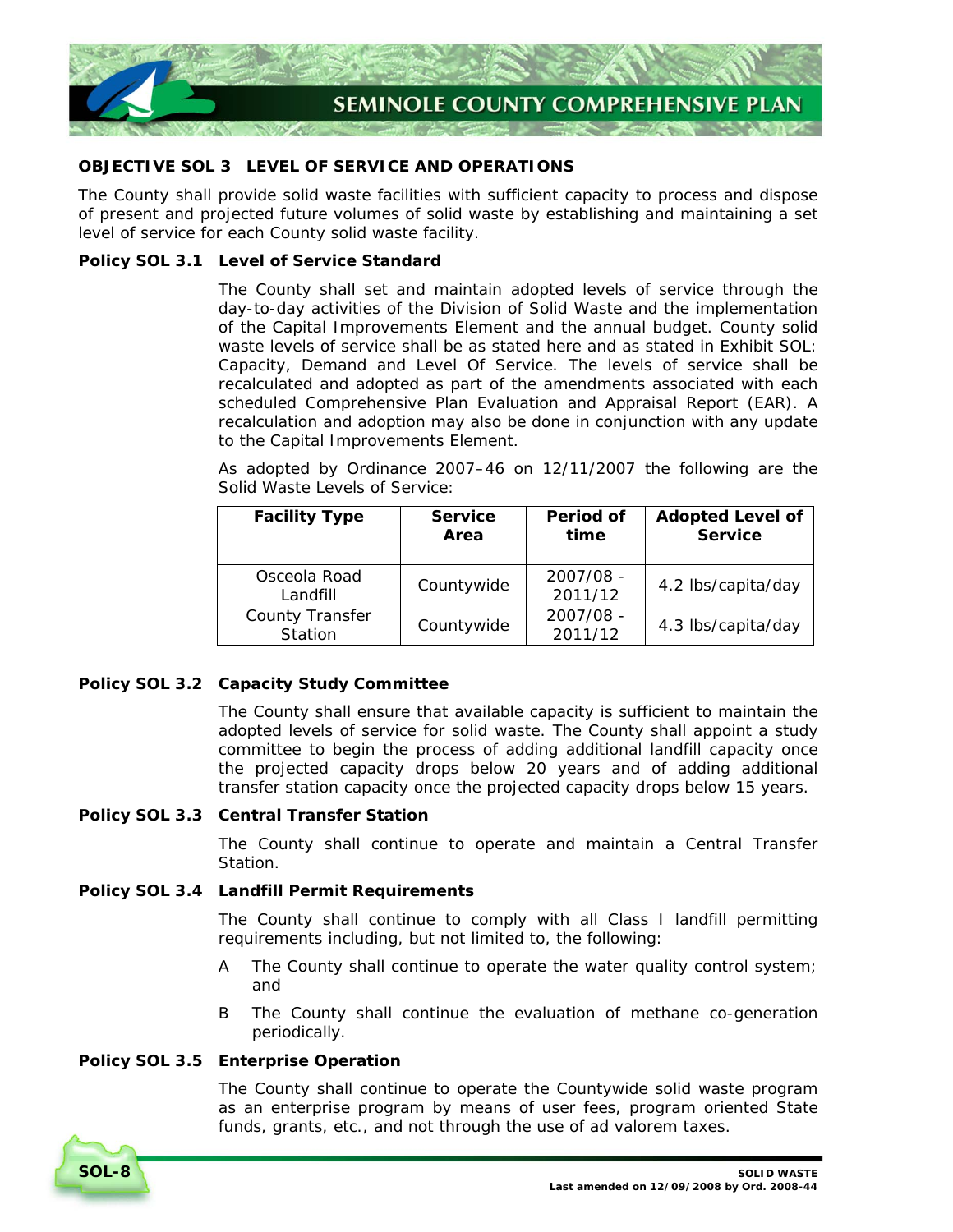

# **OBJECTIVE SOL 4 COORDINATION, MAXIMIZATION, AND DEFICIENCY CORRECTION**

The County shall correct any future capacity deficiencies, coordinate capacity increases and maximize the use of existing facilities.

# **Policy SOL 4.1 Priority of Solid Waste Services**

The County shall establish the priority of solid waste activities as follows in order of priority:

- A Operation and maintenance of all facilities in accordance with applicable regulations.
- B Provision of additional capacity to service new development.

# **Policy SOL 4.2 Intergovernmental Coordination**

The County shall continue to support an intergovernmental approach to the problems and opportunities of waste management, both within and outside the County, through the monthly coordination meetings with the recycling coordinator and any future interlocal agreements.

# **Policy SOL 4.3 Annual Capital Improvements Element Update**

The County shall annually update the Capital Improvements Element to adequately fund activities and programs enabling the correction of any deficiencies which might arise, the replacement of equipment, the maximizing of existing facilities and facility capacity increases needed to serve future needs.